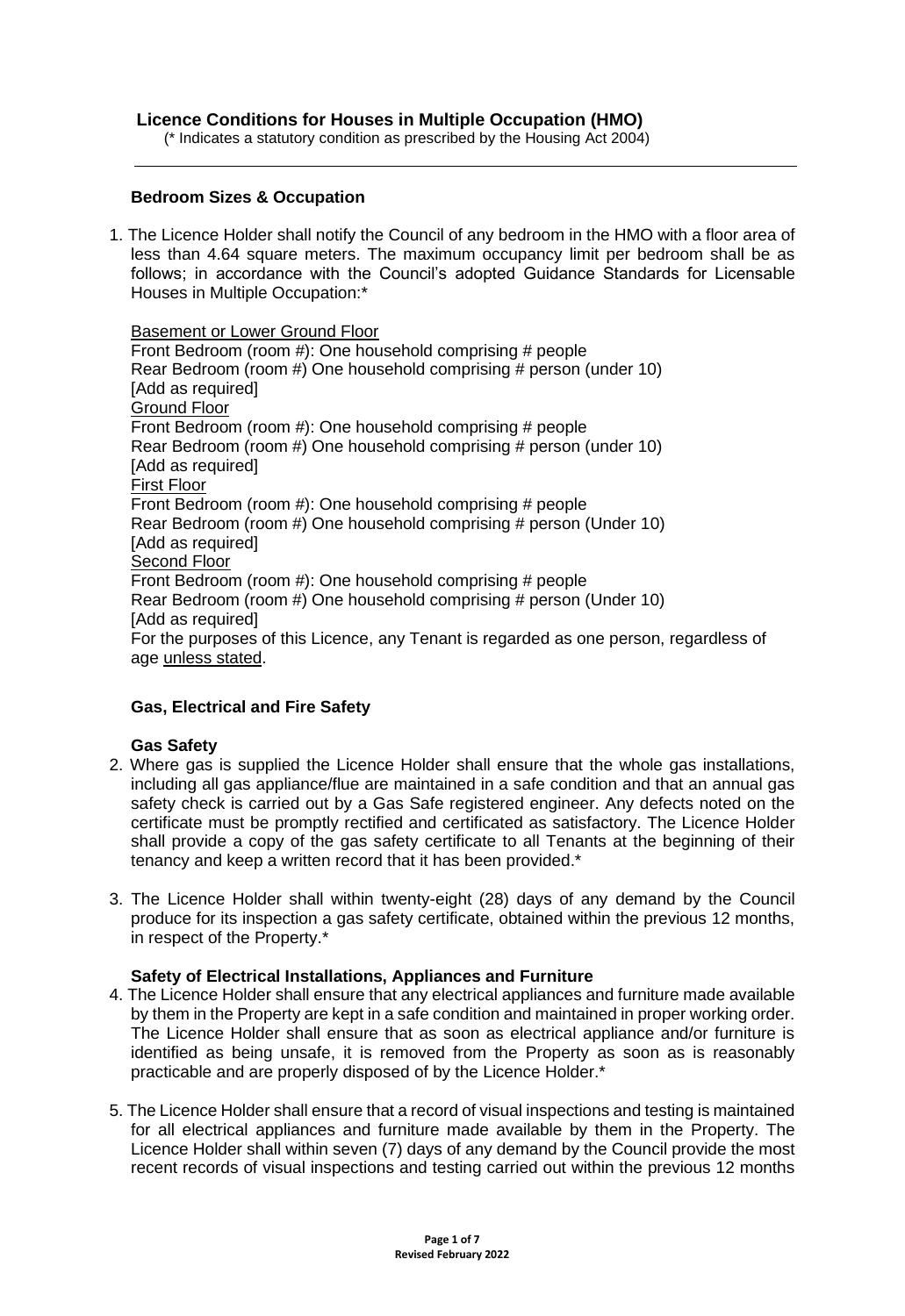and provide a declaration as to the safety of electrical appliances made available by them at the Property. \*

6. The Licence Holder shall ensure that every electrical installation in the Property is maintained in proper working order and is safe for continued use. The Licence Holder shall ensure that a record of visual inspections and testing is maintained. The Licence Holder shall within twenty-eight (28) days of any demand by the council provide the most recent records of visual inspections and testing carried out within the previous 5 years and provide a declaration as to the safety of electrical installation at the Property. \*

\*\*"electrical installation" has the meaning given in regulation 2(1) of the Building Regulations 2010.

## **Fire Detection Systems, Smoke Alarms & Emergency Escape Lighting**

- 7. The Licence Holder shall ensure that suitable fire detection and alarm system is installed in the Property. It shall be maintained in proper working order, tested, inspected and serviced in accordance with the current British Standards or any which subsequently replace these.\*
- 8. The Licence Holder shall ensure that any emergency escape lighting in the Property is kept in proper working order. It shall be maintained in proper working order, tested, inspected and serviced in accordance with the current British Standards or any which subsequently replace these.\*
- 9. The Licence Holder shall within twenty-eight (28) of any demand by the Council provide the latest fire detection and alarm certificate, and if installed, the emergency lighting test certificates. The certificates must be completed and issued by a competent person and must demonstrate that the complete installation has been fully inspected, tested, checked and serviced within the previous 12 months in accordance with the relevant British Standards. Any defects noted on the certificate must be rectified as soon as reasonably practicable.\*
- 10. The number and position of the detectors and alarms must comply with the recommendations of the current British Standards or any which subsequently replaces these. As a minimum there must be a smoke alarm installed on each storey of the Property on which there is a room used wholly or partly as living accommodation. For the purposes of this paragraph, a bathroom or lavatory is to be treated as a room used as living accommodation. Smoke alarms shall be maintained and cleaned periodically in accordance with supplier's instructions.
- 11. The Licence Holder shall within twenty-eight (28) days of any demand by the Council provide a declaration as to the condition and position of any smoke alarms/detectors and if installed, emergency lighting in the Property. \*

#### **Carbon Monoxide Alarms**

12. The Licence Holder shall ensure that a carbon monoxide alarm is installed in any room in the Property which is used wholly or partly as living accommodation and contains a solid fuel burning combustion appliance. Any such alarm must be kept in proper working order. For the purposes of this paragraph, bathrooms, lavatories, halls and landings are all treated as rooms used as living accommodation. The Licence Holder shall supply a declaration as to the condition and position of any carbon monoxide alarms in the Property within twentyeight (28) days of the Council's demand. \*

#### **Property Management**

13. The Licence Holder shall have in place a maintenance and repair process that ensures that requests for service, repair and maintenance works can be raised by Tenants. Any such requests should be addressed as soon as is reasonably practicable with Tenants being kept informed of the status of their requested works and timescales for completion. The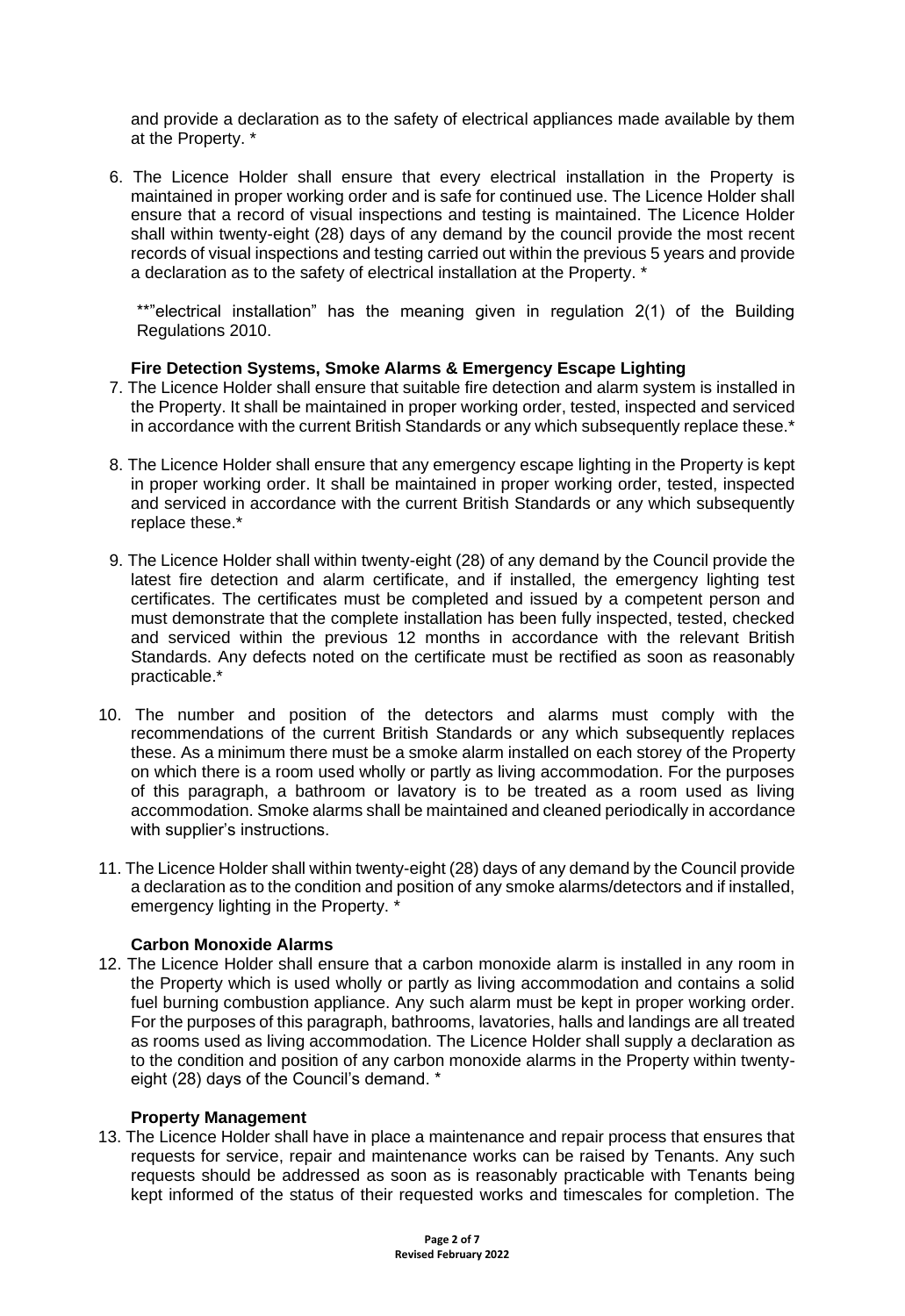Licence Holder shall produce to the Council, records relating to such requested works on demand within 28 days of a request.

- 14. The Licence Holder shall ensure that the exterior of the Property is maintained in good and clean decorative repair. This shall include maintaining in a tidy condition, any external cabling and the removal of unused or obsolete equipment installed on the Property. Any gardens, yards, paths, drives and guttering are to be cleaned, free from litter and maintained such that their condition does not adversely affect the amenity of the neighbourhood. Gardens, yards, paths, drives and other areas within the curtilage of the Property are to be kept in a safe, clean and tidy condition and free from rodent infestations.
- 15. The Licence Holder shall make sure that adequate security arrangements are in place and take reasonable steps to achieve Property security by complying with the requirements below:
	- a) So far as reasonably practicable, any emergency works necessary to protect the security of the Property are undertaken within 24 hours of notification e.g. damage to windows and entrance points to the Property.
	- b) The security provisions for access to the Property (locks, latches, thumb turns, deadbolts and entry systems etc.) are maintained and in good working order.
	- c) Where window locks are fitted, window keys shall be provided to the occupant(s) of the Property. Means of escape windows shall not require a key to lock.
	- d) Where a burglar alarm is fitted to the Property, the Tenant(s) is (are) made aware of the code, have clear instructions on how the alarm is operated and the circumstances under which the code for the alarm can be changed.
	- e) Where it is known that previous Tenants have not surrendered keys, as soon as is reasonably practicable arranging for a lock change to be undertaken, prior to new Tenants moving in.
	- f) Where alley gates are installed to the side or rear of the licensed Property, the Licence Holder shall take responsibility for holding a key and making satisfactory arrangements for the Tenants access and egress.
	- g) The main escape route (usually the front door) shall be fitted with a thumb turn mortice lock, or equivalent, to relevant British Standards. The lock shall comply with fire safety requirements in that it shall be operable from the inside without the use of a key.

#### **Property inspections**

- 16. The Licence Holder shall ensure that the tenant's right to quiet enjoyment of the Property is respected. The Licence Holder shall ensure that the Tenant is provided with at least 24 hours written notice of their intention to enter the Property specifying the reason why entry is required. The only exception is when it would not be reasonably practicable to give such notice and access is required urgently, e.g. in the event of an emergency.
- 17. The Licence Holder shall ensure that inspections of the Property are carried out at least every six (6) months to identify any problems relating to the condition and management of the Property. Written records of such inspections shall be kept for the duration of this Licence. As a minimum requirement the records must contain a log of who carried out the inspection, the date and the time of inspection and any issues found and action(s) taken. Copies of these records must be provided within twenty-eight (28) days of the Council's demand.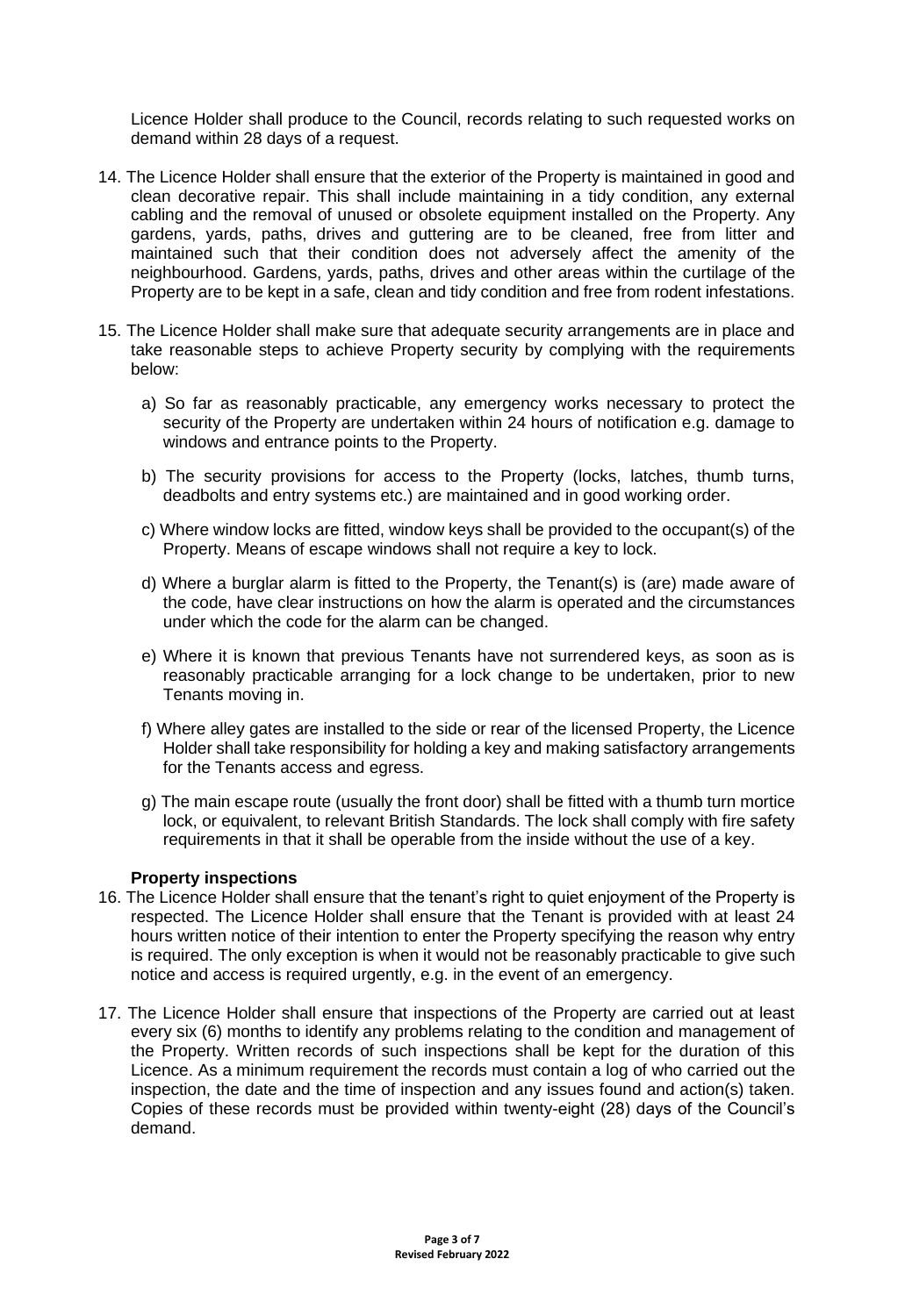### **Household waste**

- 18. The Licence Holder shall comply with the Council's scheme (as per guidance) which relates to the storage and disposal of household waste at the HMO pending collection.\*
- 19. The Licence Holder shall create a written waste management plan to ensure waste generated from the Property is effectively dealt with. The plan should include; how you deal with the storage, recycling and collection of refuse and waste at the start, during and at the end of the tenancy and when the property is empty. Further guidance regarding the information to be included in the waste management plan is provided in Appendix 2. The Licence holder shall provide a copy of the waste management plan within twenty-eight (28) days of the Council's demand.
- 20. At the beginning of a tenancy the Licence Holder shall, provide written information to the Tenants of the Property, which, as a minimum, should include;
	- a) which day refuse collections will take place and that it is the Tenants' responsibility to put bins out no earlier than 4pm on the day before collection and to return refuse containers/bins within the boundary of the property by 8am the day after the collection;
	- b) how to sort waste into recycled and non-recycled household waste and which bin to use;
	- c) how to store, clean and maintain the bins;
	- d) details of the Council's bulky waste collection service, missed bin collection service and the local waste and recycling centre;
	- e) details of Tenants responsibility to make arrangements for any extra rubbish that cannot fit in the bins provided to be collected within seven (7) days and/or disposed of sooner as is reasonably practicable. Ensuring that such rubbish, where practicable, is not stored outside, unless in a bin.
- 21. The Licence Holder shall provide a written declaration of the information provided to the tenants, to the Council within twenty-eight (28) days of a demand
- 22. At the beginning of a tenancy, and in line with the inspection regime as detailed in your licence condition the Licence Holder shall ensure that a full set of bins is available for every six tenants. Bins shall include, a closable bin lid and must be in good working order and of suitable capacity as specified by the Council's scheme. Any alternative arrangements should be fully documented in the waste management plan for the Property
- 23. The Licence Holder shall ensure so far as reasonably practicable that commercial trade rubbish/waste is not disposed of in the domestic household bins. Any trade rubbish/waste shall be disposed of as soon as is reasonably practicable or within seven (7) days. The Licence Holder should make adequate arrangements to ensure that such rubbish/waste, where practicable, is stored at the rear of the Property and as a minimum within the boundary of the Property.
- 24. The Licence Holder shall make adequate arrangements for the collection, storage and disposal of commercial waste by a licensed waste carrier and maintain a record of their details, including their waste carriers licence number. These records should be maintained for the duration of the licence and for 1 year after the licence expires.

#### **Tenancy management**

- 25. The Licence Holder shall provide Tenants(s) with an information pack at the commencement of a tenancy which contains as a minimum the following information:
	- a) A copy of the Property Licence and conditions.
	- b) Where appropriate, copies of the current gas certificate, electrical safety report and energy performance certificates.
	- c) Details of the procedures to be followed in the reporting of anti-social behaviour (ASB).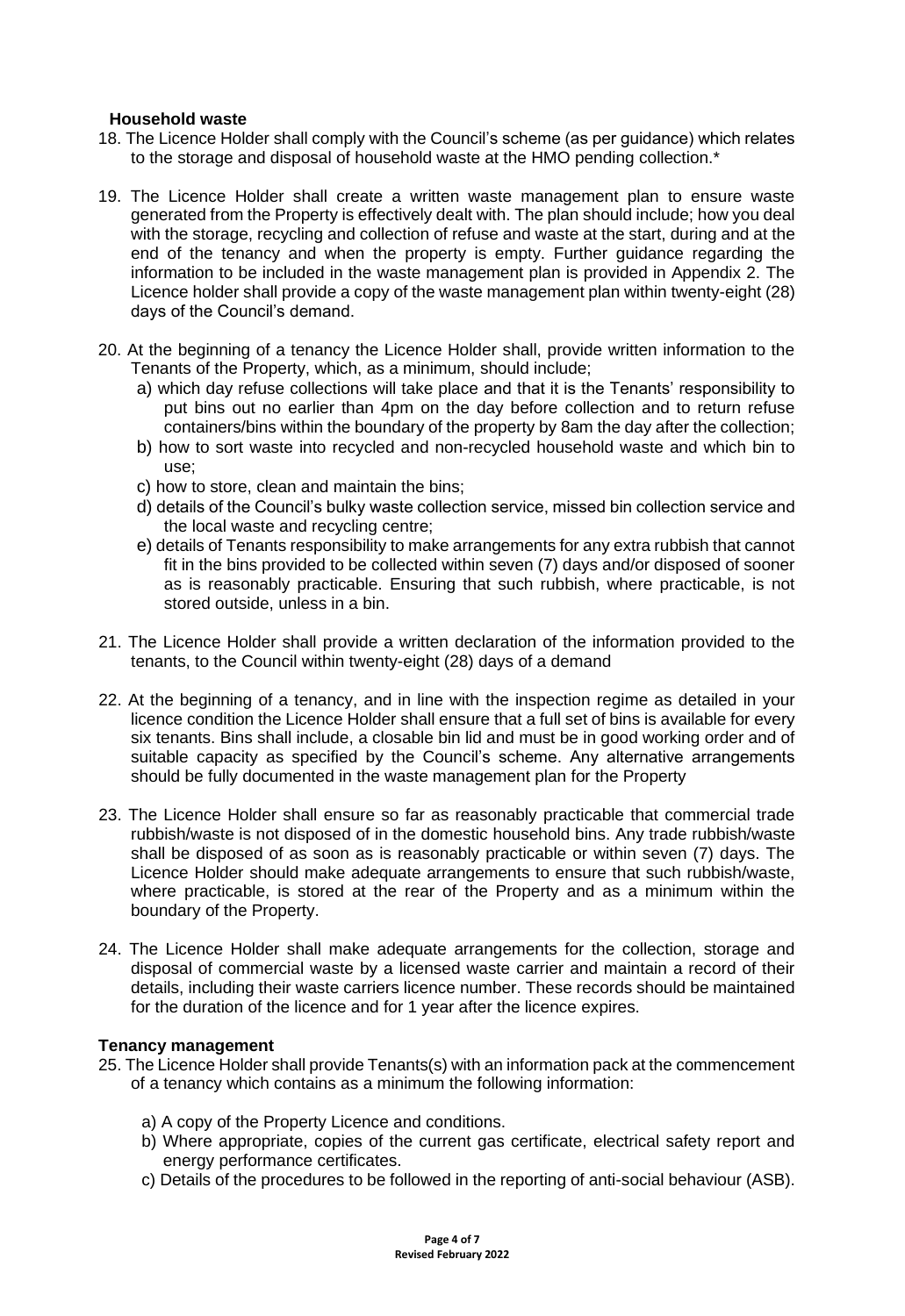d) Details of the Tenant(s) duties and responsibilities to enable the Licence Holder or manager in complying with the Licence conditions.

- e) Details of how to make a complaint, report maintenance issues and make other general enquiries.
- f) Details of the arrangements in place including expected timescales, to deal with emergency and other enquires or repairs.
- g) Details of telephone numbers which enable contact between 9am 5pm Monday to Friday including an out of hours contact number for use in emergencies, which could include a number with a regularly accessed voicemail facility. Any change in contact and/or telephone number details should be provided to Tenants within 24 hours of the changes being made.
- h) A copy of the waste management plan
- 26. The Licence Holder shall provide a written declaration, with evidence of the information provided in condition 25 within twenty-eight (28) days of the Council's demand.
- 27. The Licence Holder shall supply to the Tenants of the Property a written agreement of the terms on which they occupy it (e.g. a tenancy agreement or Licence). This statement shall be provided to the tenant within twenty-eight (28) days of the tenancy commencing. The Licence Holder shall within twenty-eight (28) days of any demand by the Council provide a copy of the written statement. The written statement shall be clear about tenants' responsibility for not causing anti-social behaviour (ASB) and that breach of the statement's requirements may lead to eviction.
- 28. The Licence Holder shall demand references for new Tenants before entering into any Tenancy agreement with them or allowing them to occupy the premises. Where obtained, copies of these references shall be kept for the duration of this Licence and made available to the Council within twenty-eight (28) days of the Council's demand.
- 29. The Licence Holder shall ensure there is suitable and sufficient landlord buildings insurance in place for the duration of this Licence. The Licence Holder shall supply a copy of the insurance certificate within twenty-eight (28) days of the Council's demand.
- 30. Where a deposit is taken the Licence Holder must provide the Tenant(s) with relevant information about the deposit scheme to which it relates and any other information required under section 213 of the Housing Act 2004. The Licence Holder shall within twenty-eight (28) days of any demand by the Council provide this information.

# **Tackling Anti-Social Behaviour**

- 31. The Licence Holder shall ensure that all reasonable and practical steps are taken to prevent or reduce anti-social behavior (ASB) or criminality by the Tenants of and visitors to the Property. In particular;
	- a) The Licence Holder shall put in place written ASB procedures detailing how complaints made to the Licence Holder will be dealt with, a copy of which shall be provided to the tenants in the information pack. The Licence Holder shall within twenty-eight (28) days of any demand by the Council provide their written ASB procedure.
	- b) Where complaints of ASB or criminality are made to the Licence Holder, the Licence Holder shall investigate them and take action to resolve them. Copies of the complaint shall be kept together with notes arising during the course of the investigation and how the matter was resolved; and the Licence Holder must keep them for the duration of this Licence. Where the Licence Holder has reason to believe that criminal activity is taking place at the Property, the Licence Holder must ensure that the appropriate authorities are informed.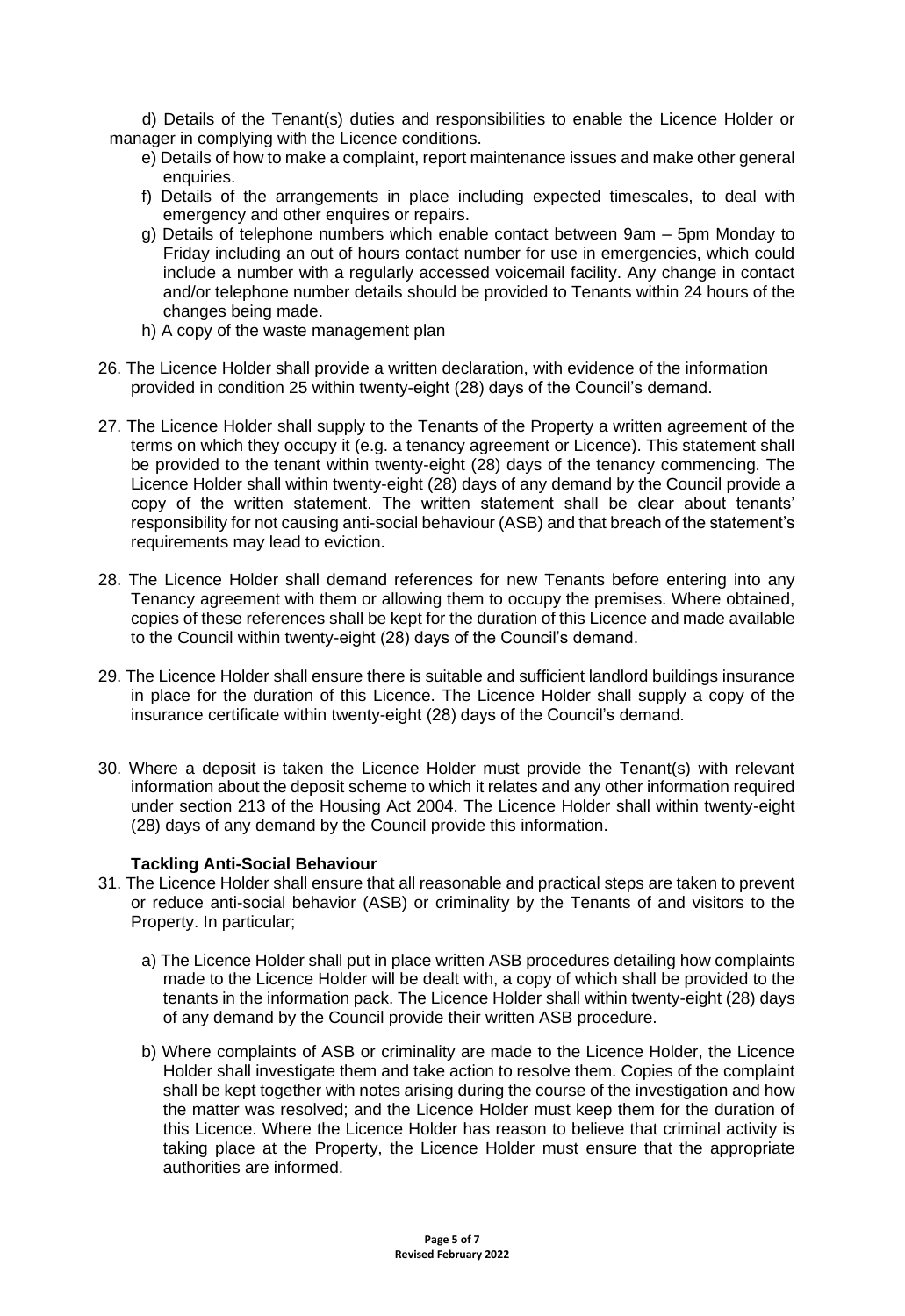c) There may be instances where anti-social behaviour (ASB) occurs more than once, but not continuously and possibly intermittently over several months. In such circumstances the Licence Holder shall, as far as reasonably practicable take all steps required to ensure that it is effectively managed and dealt with, up to and including eviction.

An ASB guide good practice guide for Landlords can be viewed on the Council's website at https://www.nottinghamcity.gov.uk/housing/landlords-guide-to-licensing-your-rentedproperties/mandatory-licensing-for-hmos/

## **Notification of change of details or circumstances**

- 32. The Licence Holder shall inform the Council within twenty-eight (28) of any material change in circumstances including:
	- a) Change of their residential address or contact details; including when they no longer reside at the address on the Licence, or where the Licence Holder is a business, if their business address has changed.
	- b) Upon the manager (where it is an agent, or employee of the Licence Holder,) ceasing to act in that capacity or is no longer being employed by the Licence Holder.
	- c) Any of the matters described within Appendix 3 have occurred in respect of either the Licence Holder and/or the manager of the Property or any persons associated with them;
	- d) Where the Licence Holder is the manager of the HMO, upon them ceasing to be the manager of the Property.
	- e) Change of manager, management arrangements or ownership;
	- f) Any proposed changes to the structure, layout or amenity provision of the Property that would affect the Licence or Licence conditions.
	- g) Where the Property is sold or enters into a lease agreement with another party (change of legal interest).
	- h) Any proposed changes to the layout of the HMO that would affect the Licence or Licence conditions.
	- i) Where the Licence Holders is accredited by a body approved by the Council upon termination of such accreditation.

# **Licence Holder Training**

33. Where the Licence Holder has not attended relevant training in the previous three (3) years of the Licence being granted, they must as a minimum attend suitable training on the law and legal requirements relating to managing privately rented housing including HMOs within 12 months of the date the Licence is granted.

# **CCTV**

34. Where buildings are monitored by CCTV this must be advised in the entrance or on the external entrance to the building. Installation and operation must be in accordance with the relevant legislation.

#### **Interpretation**

- 35. Where reports, certificates, declarations or other documents are required to be produced or supplied to the Council, this shall mean sending by submitting them via the online portal or via email.
- 36. Any reference to tenant or tenancy can also be interpreted to include occupancy by Licence or other form of written agreement of the terms on which they occupy for the purposes of these conditions.